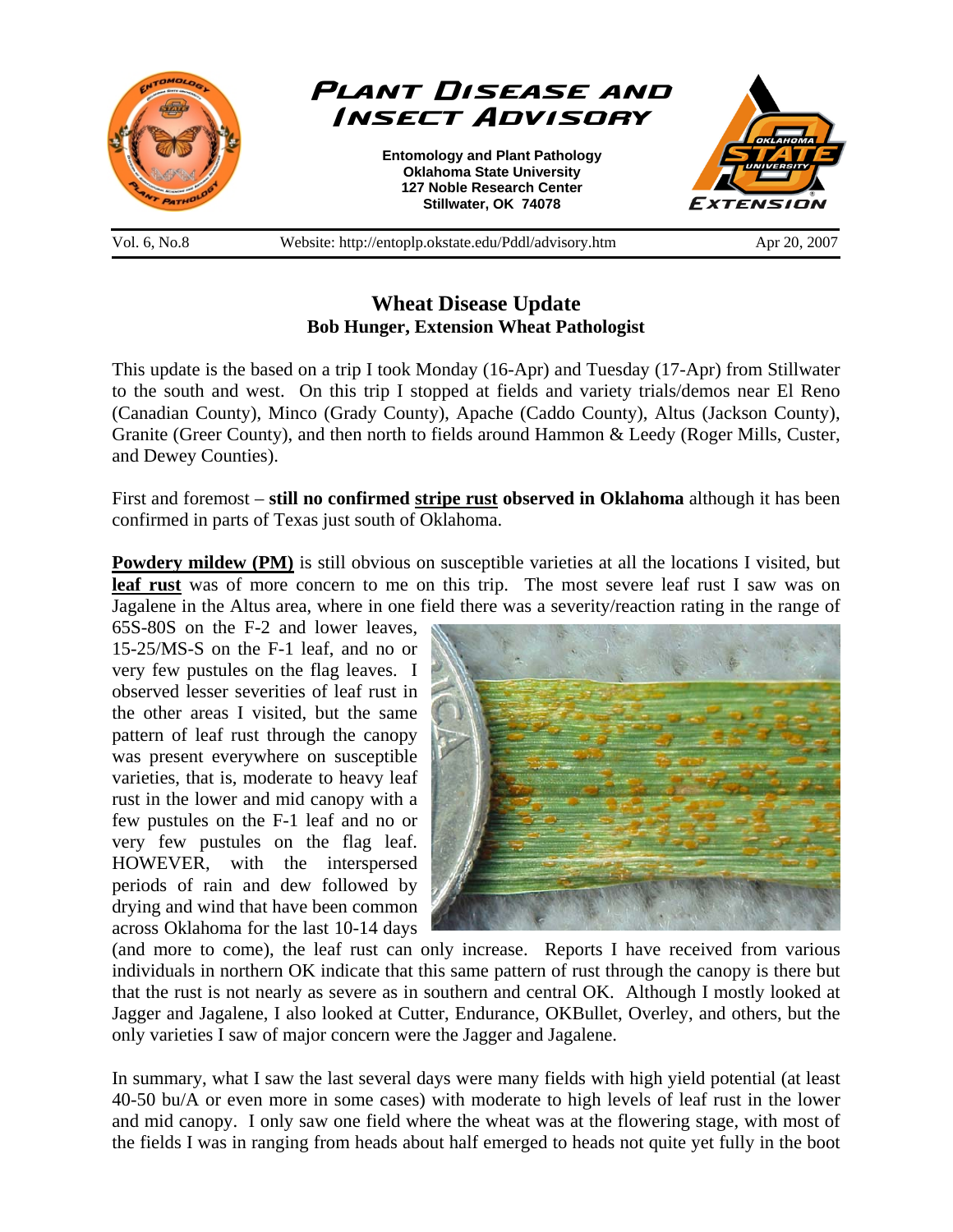(this was in the Hammon/Leedy area). Most of these fields had powdery mildew in the lower to mid canopy that had not reached the F-1 or flag leaves if I was in a susceptible variety. Finally, our weather conditions have been (and are forecast to be) favorable for the spread and development of leaf rust, so I strongly recommend considering the use of a foliar fungicide if you have wheat that fits into this scenario.

Remember, foliar fungicides can only protect the yield potential that is present at the time of application, that leaf rust causes the most damage when there are severe levels prior to the dough stages, and that protection of the flag leaf is a good goal to shoot for, that is, apply fungicide before the flag leaf is rusted. Also remember that thorough coverage is critical to fungicide efficiency, and hence, all the labels I have read indicate that aerial application should be done in 5 gallons of water. No fungicide is labeled for application after head emergence, and all fungicides have pre-harvest intervals (PHIs) that indicate how many days are required between application and harvest. For the most part, I believe these are between 35-45 days. You can also refer to the article in the Wheat Production Newsletter (April 4, 2007; volume 3, issue 11) that can be found at: www.wheat.okstate.edu. After going to this web site, click on the "Wheat Management" link and scroll down to the list of "Newsletters" near the bottom where the Wheat Production Newsletters are listed by date. However, for the complete information on a foliar fungicide, be sure to read the label!!

**Barley yellow dwarf** was the other disease I observed at nearly all the stops I made. However, although the incidence of BYDV was high, the severity was not as bad as many years. Mostly I saw the small circles scattered across fields – sometimes many of these, sometimes not so many. These BYDV spots also have been reported by Gary Strickland (Extension Educator – Jackson County) and Mark Gregory (Area Extension Agronomy Specialist – Southwestern OK), as well as many others who also observed that mostly only discoloration and slight stunting was present that indicates the virus most likely came in from aphids in the late winter or spring rather than last fall. Samples tested in the Diagnostic lab from last week that were collected from near Stillwater (Payne County), near Marshall (Logan County) and near Kingfisher (Kingfisher County) have all been confirmed as BYDV positive.

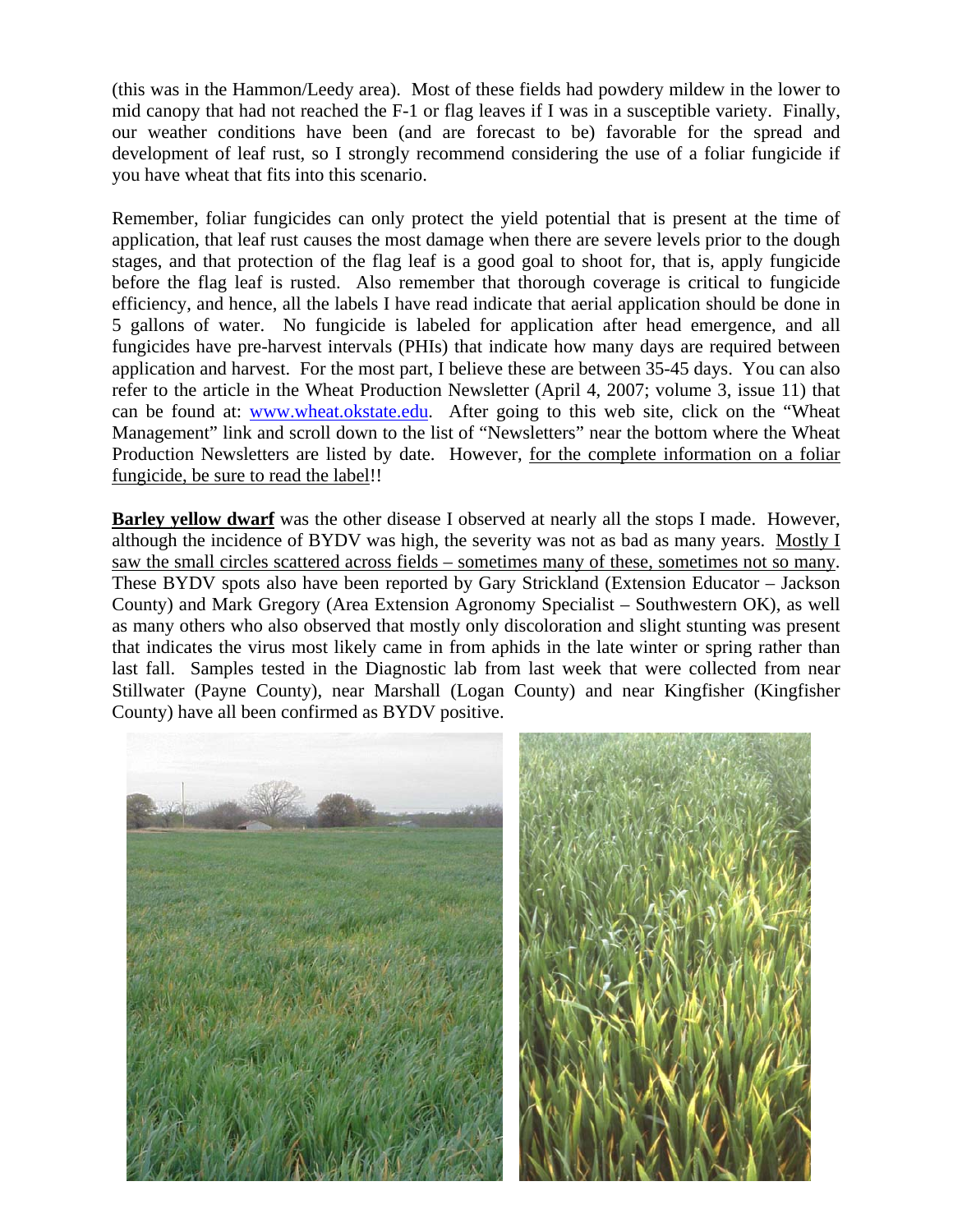**Other diseases in Oklahoma:** Last week several samples from Roger Gribble (Extension Agronomy Specialist – Northwestern OK) and Rick Kochenower (Area Research & Extension Agronomy Specialist – Oklahoma Panhandle) collected in northwestern OK and the panhandle tested positive for **wheat streak mosaic virus**. I also visited several fields that were in no- or low-till production, and **tan spot and/or septoria** symptoms were obvious in the field. Finally, I did come across a few spots of what appears to be a **root rot** in a variety demonstration south of the Altus station. This was the only indication I saw of root rots, and samples were brought back to the lab for evaluation.

## **OTHER STATES:**

### **17 Apr 2007 (Dr. Ron French-Monar, Asst. Prof. & Extension Specialist, TAMU Agric. Res. & Extension Ctr., Amarillo, TX):**

-Was out at some trial plots with Jackie Rudd yesterday (Monday) 10 miles east and 10 miles west of Vernon. We did see some leaf rust and stripe rust.

-10 miles east of Vernon (Electra)--For leaf rust, 80% on susceptible lines (early planted, fully headed).

-10 miles west of Vernon--trace to 5% stripe rust, 10-20 leaf rust on susceptible lines.

-Also, powdery mildew is still active on susceptible lines, only in the lower canopy.

### **11 Apr 2007 (Erick DeWolf, Extension Plant Pathologist, Kansas State University):**

We continue to receive reports of trace levels of leaf rust in parts of Central and North Eastern Kansas. Counties with recently confirmed observations include Sedgwick, Reno, Harvey, and Douglas. The leaf rust is still limited to lower canopy and is at very, very low levels  $\langle$ <1% severity). All of these areas have experienced significant freeze injury during the last two weeks, and recovery from this injury is the top concern of producers. It is still too early to tell if leaf rust will complicate the recovery of injured plants. We will continue to monitor the disease picture and let you know what is happening.

Still no reports of stripe rust in Kansas

### **17 Apr 2007 (Xianming Chen, USDA-ARS Research Scientist, Pullman, WA):**

Attached (below) is a stripe rust alert I just issued to the Pacific Northwest growers. The Horse Heaven Hills region is the hard red winter wheat growing area in the south-central part of Washington, just southwest of Tri-cities (Pasco, Richland, and Kennewick). Walla Walla is about 80 miles east of that region.

**Wheat stripe rust is developing in Horse Heaven Hills.** Today, I was checking wheat fields in the Horse Heaven Hills. Winter wheat crop ranges from stage 4 to 6. Stripe rust was found almost in every checked field. Rust severity ranges from 2 to 10%. With good moisture in soil and favorable weather conditions, stripe rust should develop rapidly from now on in the hard red winter wheat area. Growers in this region should check your fields more closely because major hard red wheat cultivars are moderately susceptible to highly susceptible. Please consider using fungicides when rust severity reaches 10 to 15%. This range is higher than our normal threshold because the crops have not reached to the flag-leaf stage and a little bit delayed spray could protect more of the late stages. However, growers in this region should not wait too long because the good rain a couple days ago and continued moisture conditions provide ideal conditions for rust infection. As the weather is getting warmer, rust will show up quickly.